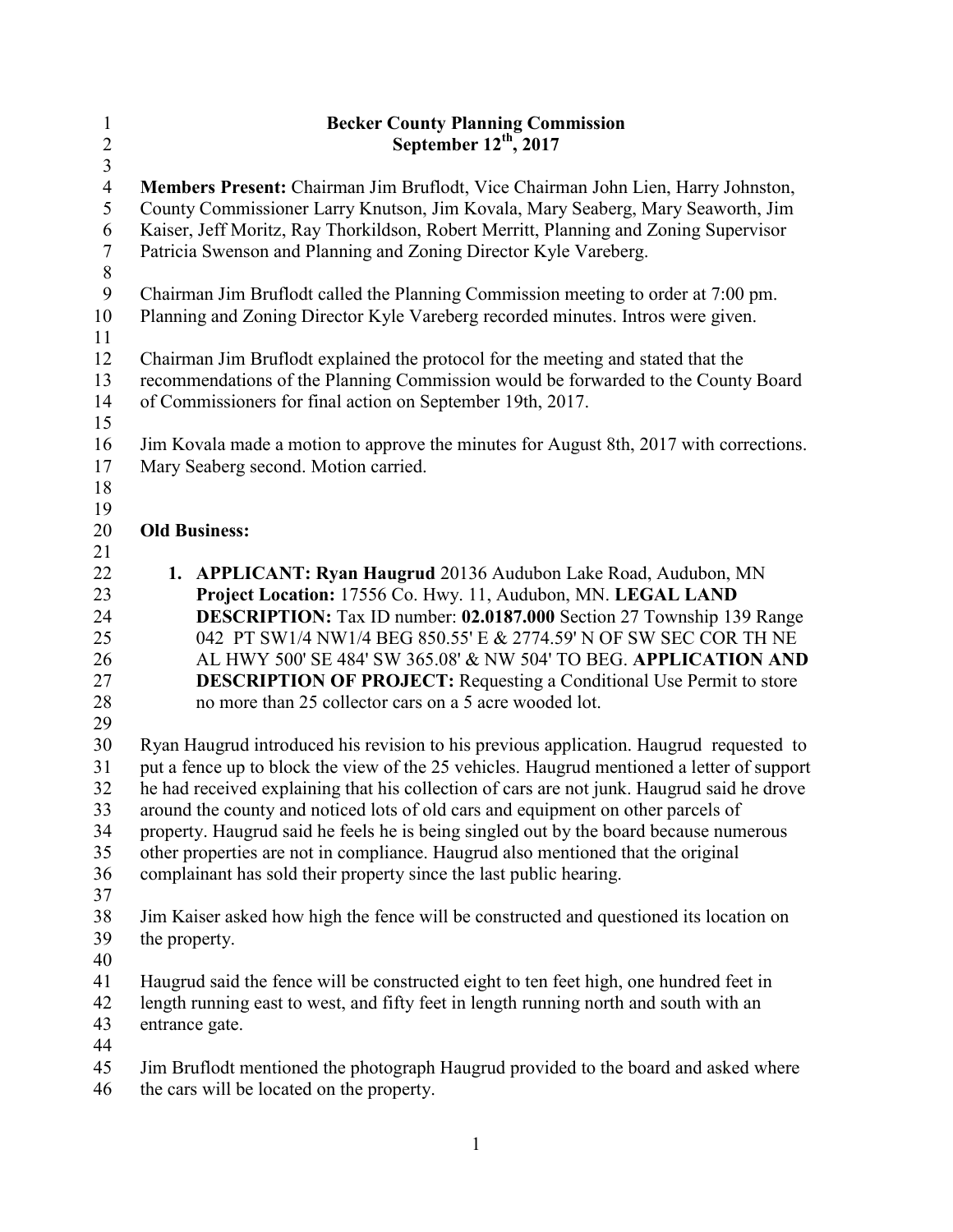| 47<br>48<br>49 | Haugrud stated the cars will be located on the north side of the property, not where they<br>are currently sitting. Haugrud also said he has sold twelve vehicles from the property. |
|----------------|--------------------------------------------------------------------------------------------------------------------------------------------------------------------------------------|
| 50<br>51       | Larry Knutson asked if there will be any miscellaneous parts on the property.                                                                                                        |
| 52<br>53       | Ryan said the vehicles will only be dismantled for shipping reasons if need be.                                                                                                      |
| 54<br>55       | Jeff Moritz asked about the slope of the property.                                                                                                                                   |
| 56<br>57       | Haugrud said he is unsure about the slope but doesn't believe there is a lot.                                                                                                        |
| 58<br>59       | Knutson said the property slopes to the east and south.                                                                                                                              |
| 60<br>61<br>62 | Haugrud stated he would plant grass and place a silt fence on the north side of the site to<br>control water runoff.                                                                 |
| 63<br>64       | Harry Johnston asked if any cars would be placed to the right of the entrance.                                                                                                       |
| 65<br>66       | Haugrud said no, all to the left.                                                                                                                                                    |
| 67<br>68       | Kaiser asked what the future of the existing location of the cars would bring.                                                                                                       |
| 69<br>70       | Haugrud stated it is a possible building site.                                                                                                                                       |
| 71<br>72       | Moritz asked what the turnover rate is on the cars.                                                                                                                                  |
| 73<br>74       | Haugrud said most will stay there for months at a time.                                                                                                                              |
| 75<br>76       | Moritz asked how much traffic the site will bring.                                                                                                                                   |
| 77<br>78       | Haugrud stated very little.                                                                                                                                                          |
| 79<br>80       | Johnston asked what type of fence would be constructed.                                                                                                                              |
| 81<br>82       | Haugrud said steel, but he is open to suggestions regarding height and building material.                                                                                            |
| 83<br>84<br>85 | John Lien stated Haugrud is not being singled out by the board because his property<br>meets the Becker County Zoning Ordinance of a junk yard.                                      |
| 86<br>87<br>88 | Haugrud stated none of the vehicles go to a scrap yard, that there is \$62,000 dollars worth<br>of cars on the property, they are collectors, and valuable.                          |
| 89<br>90       | Johnston asked Haugrud if it was a storage area and not a salvage yard.                                                                                                              |
| 91             | Haugrud said it is only a storage area, no parts will be taken off the vehicles, nor will any                                                                                        |

customers be on site looking for parts.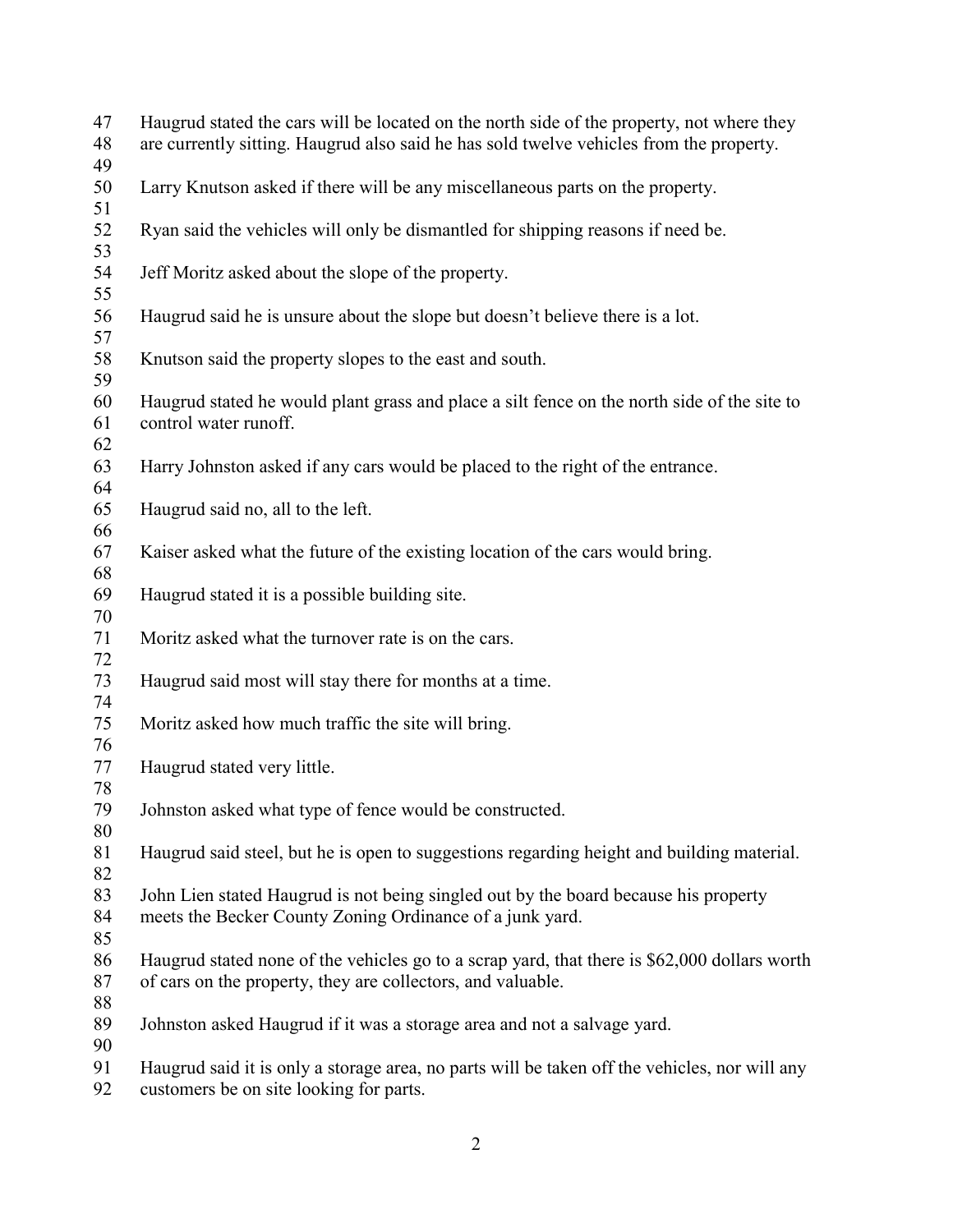- Mary Seaberg asked if the oil leaking complaint has been addressed.
- 

 Haugrud stated the Walmart parking lot has more oil stains then his site will have. He said all fluid could be drained if need be.

- 
- Knutson mentioned the vehicles have most likely been sitting for a long time on other properties.
- 
- Haugrud confirmed they have been sitting else where for years at a time.
- 

Richard Vareberg spoke in favor of Haugrud's application. He pointed out the

- importance of small business and the effort Haugrud is making in his business. Vareberg
- said SJElectro was started in a basement and has grown to the size it is today. Vareberg
- stated there is no ideal location for the storage of cars. He stated he was underneath each
- vehicle and found one drop of oil on only one vehicle, he affirmed there is no pollution
- on the property. Vareberg said Haugrud is saving history and does a very nice job at it,
- while also spending money in the county. Vareberg acknowledged some people don't
- have interest in cars but stated a lot of people do. He stated he agreed with Haugrud that
- there are plenty of other parcels in the county full of cars. Vareberg outlined that if
- Haugrud were to buy a lot in the Industrial Park and start a business it would have a higher chance of failure. He stated business's are started on farms and then move to
- commercial property.
- 
- Robert Halverson asked what the proposal would do to neighboring properties tax value.
- Halverson stated he is not in favor of a junk yard next to his property. Halverson
- questioned whether the fence would hide the cars and suggested it be fifteen feet in
- height. Halverson also said he had a concern for an increase in varmits.
- 

 Joel Hemze stated he owns the property to the north. Hemze said he is in favor of small business however he voiced concern for pollution due to the hill that Haugrud excavated with no permit. He stated the drainage off of Haugrud's property goes into the Buffalo River Watershed. Hemze said recent rain fall has caused erosion. Hemze also questioned the property line he shares with Haugrud and the placement of the driveway approach as he views it as a hazard.

- 
- Marilynn Halverson questioned who will monitor the number of vehicles on Haugrud's property, and stated the fence could hide a higher number of cars.
- 
- Bruflodt stated the county will monitor the Conditional Use Permit and its stipulations.
- 
- Knutson believes the neighbors will be good stewards and point out any violations of the Conditional Use Permit.
- 
- Don Henrikson stated he lives a block away from the site. Henrickson said he has heard
- vehicle moving things daily however he is unsure if the vehicles are being brought in or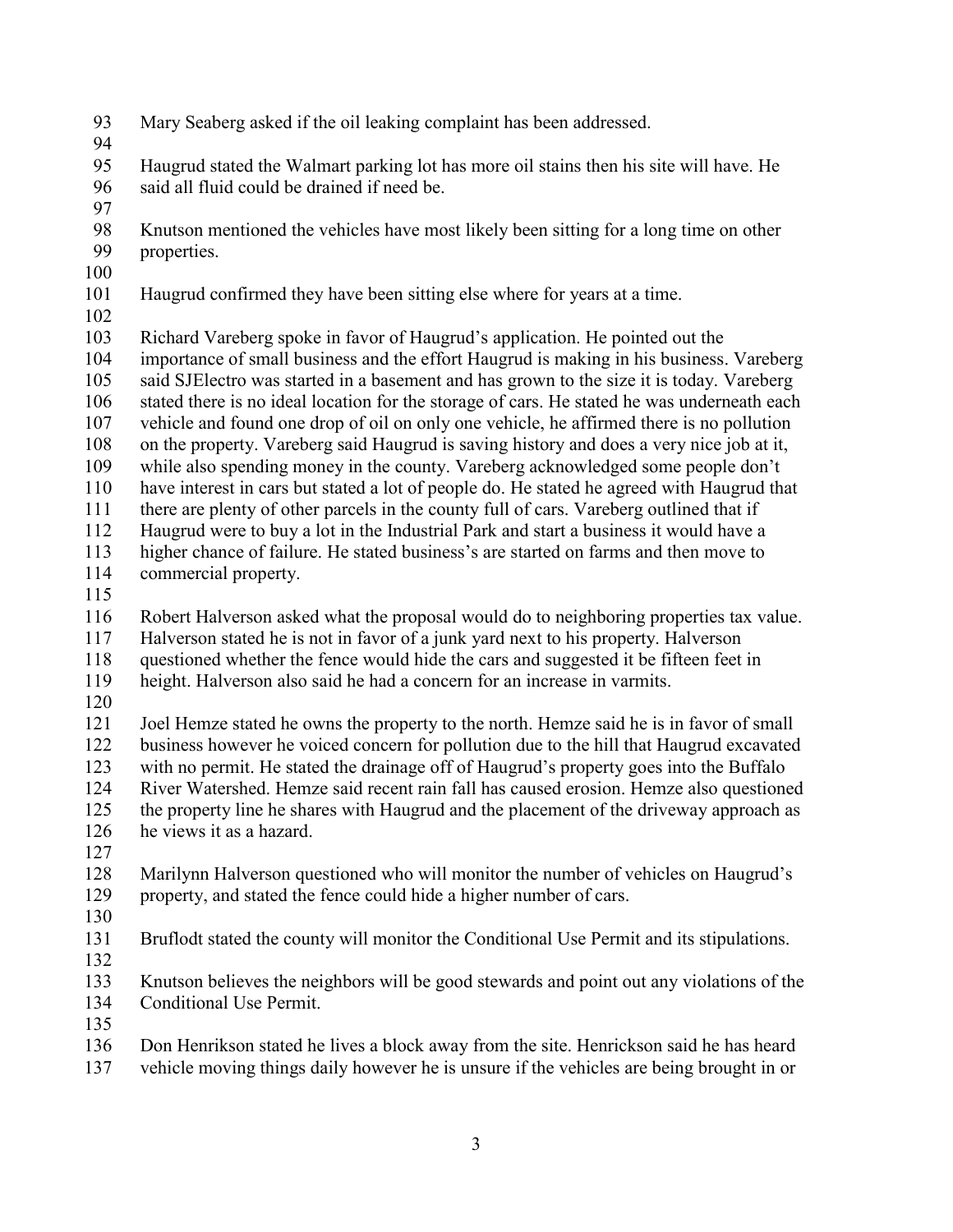| out. Henrikson said the proposal will bring down his property value, that he believes it's<br>a junk yard, and that he is not in favor of the application.                             |
|----------------------------------------------------------------------------------------------------------------------------------------------------------------------------------------|
|                                                                                                                                                                                        |
| Richard Elsworth spoke on behalf of Audubon Township. Elsworth stated the board was<br>unamiously not in favor of the application.                                                     |
|                                                                                                                                                                                        |
| A letter opposing the application received from Ann Hobert was read by Patricia<br>Swenson.                                                                                            |
|                                                                                                                                                                                        |
| Another letter received from the Buffalo River Watershed with concerns of pollution was<br>also read by Patricia Swenson.                                                              |
|                                                                                                                                                                                        |
| Bruflodt asked how the vehicles are moved.                                                                                                                                             |
| Haugrud stated there is currently a lot of travel because a semi-truck and trailer have been<br>removing cars due to the last public hearing.                                          |
| Lien explained that putting up a fence is a plus for the application. He said if stipulations<br>aren't met the Conditional Use Permit could be revoked. Lien mentioned the concern of |
| oil leaking from the vehicles but said it could be monitored by the Minnesota Pollution                                                                                                |
| Control Agency. Lien believes most vehicles are not leaking but suggested Haugrud drain                                                                                                |
| the fluid from the vehicles.                                                                                                                                                           |
|                                                                                                                                                                                        |
| Knutson said by Haugrud moving the vehicles to a different location on the property it                                                                                                 |
| has created a better screen for the neighbors field of view.                                                                                                                           |
| Robert Merritt asked if the dimensions of the fence should be defined in the hearing.                                                                                                  |
|                                                                                                                                                                                        |
| Swenson said dimension stipulations could be included in the Conditional Use Permit.                                                                                                   |
|                                                                                                                                                                                        |
|                                                                                                                                                                                        |
| Lien asked if the vehicles would be stacked on top of one another.                                                                                                                     |
|                                                                                                                                                                                        |
| Haugrud said no.                                                                                                                                                                       |
|                                                                                                                                                                                        |
| Johnston said he is not in favor of the application because it's located in a residential area                                                                                         |
| and Audubon Township does not favor the application.                                                                                                                                   |
|                                                                                                                                                                                        |
| Kaiser also mentioned the concern from Audubon Township and said he believes it's a                                                                                                    |
| traffic hazard with the location of the approach and semi-trucks backing in and out.                                                                                                   |
|                                                                                                                                                                                        |
| Haugrud said the semi-trucks will not be back.                                                                                                                                         |
|                                                                                                                                                                                        |
| Kovala asked how they would be moved.                                                                                                                                                  |
|                                                                                                                                                                                        |
| Haugrud said a single truck and trailer.                                                                                                                                               |
|                                                                                                                                                                                        |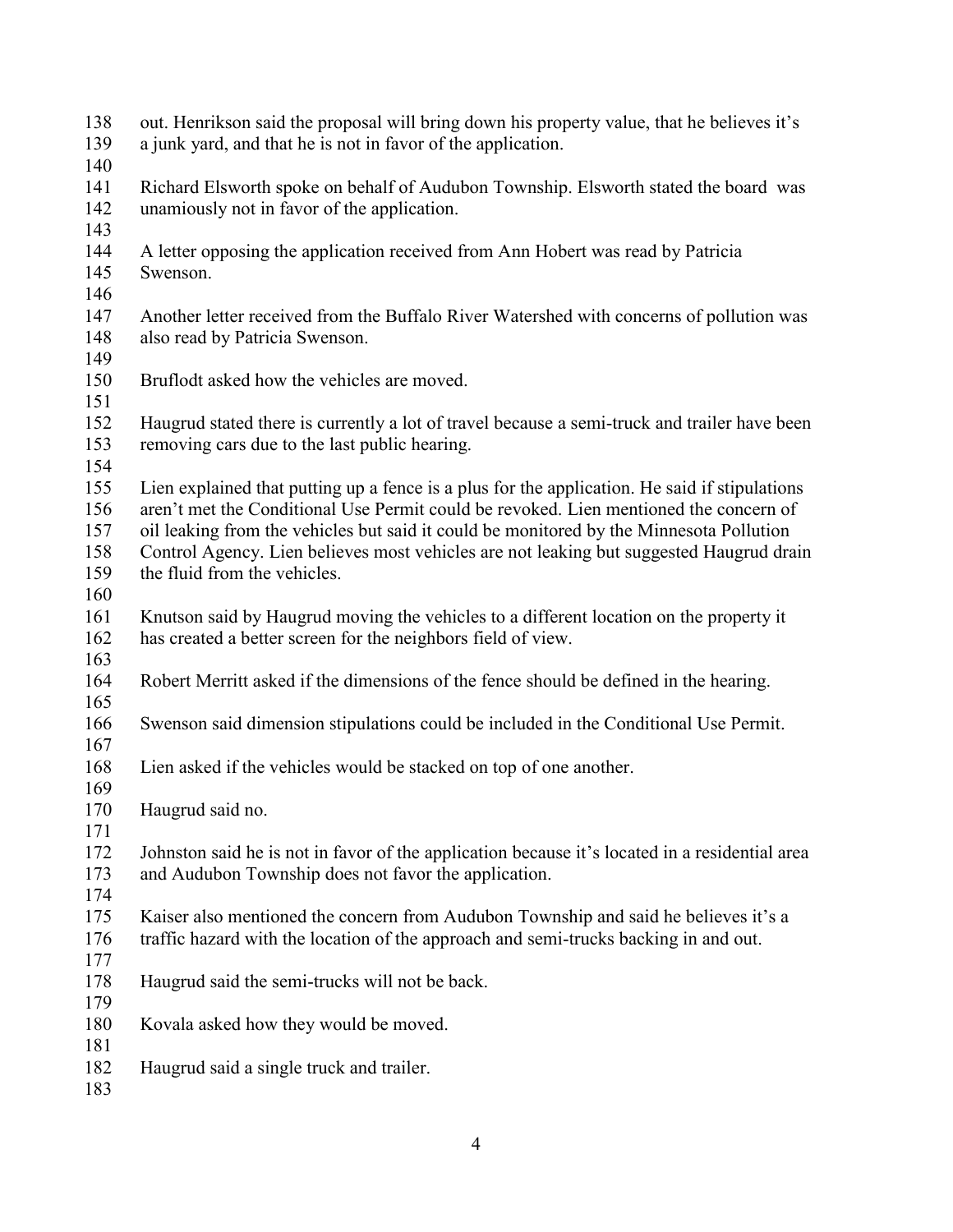- Kovala stated the application is proposed in a residential area and is not the correct
- location.
- Moritz asked what the total foot print would be of the vehicles
- 
- Haugrud said fifty feet by one hundred feet.
- 
- There was no further discussion by the board.
- 

 **MOTION: Robert Merritt made a motion to deny the request for a Conditional Use permit to store no more than 25 collector cars on a 5 acre wooded lot based on the testimony of Audubon Township and the fact it is located in a residential area. Harry Johnston second. All in favor except Mary Seaberg and Mary Seaworth. Majority rules and motion carried.** 

- 
- 
- **New Business**
- - **1. APPLICANT: Steve Bolton** 34196 E. Boot Lake Road, Park Rapids, MN. **Project Location:** 34196 E. Boot Lake Road, Park Rapids. **LEGAL LAND DESCRIPTION:** Tax ID number: **27.0181.002** Section 32 Township 142 Range 036 32-142-36 GOVT LOT 10 LESS 1.9AC & LESS S1/2 & E 772' OF N1/2. **APPLICATION AND DESCRIPTION OF PROJECT:** Request a Conditional Use Permit for approval of a a 7-8' high fence.
	-

 Steve Bolton introduced his application for a seven to eight feet high fence. Bolton stated he has been running a business for seventeen years. The fence was put up to hide concession stand vehicles and other items that are stored on the property. Bolton felt the fence was absolutely necessary to keep a neat yard. The fence was constructed out of rough cut birch wood.

 Kovala stated he has been to the property and felt it was not kept in a neat order. Kovala said lots of things existed outside of the fence including a dumpster, truck, and camper.

- Bolton said the camper is gone and the dumpster is a result of his product. Bolton also said the property no longer looks like the picture provided to the board. Bolton stated
- things have been moved.
- 
- Seaberg mentioned Bolton is attempting to improve the sight of the property with the fence.
- 
- Bolton stated the height of the fence is eight feet tall.
- Kaiser asked Swenson if Bolton has a Conditional Use Permit to run his business.
-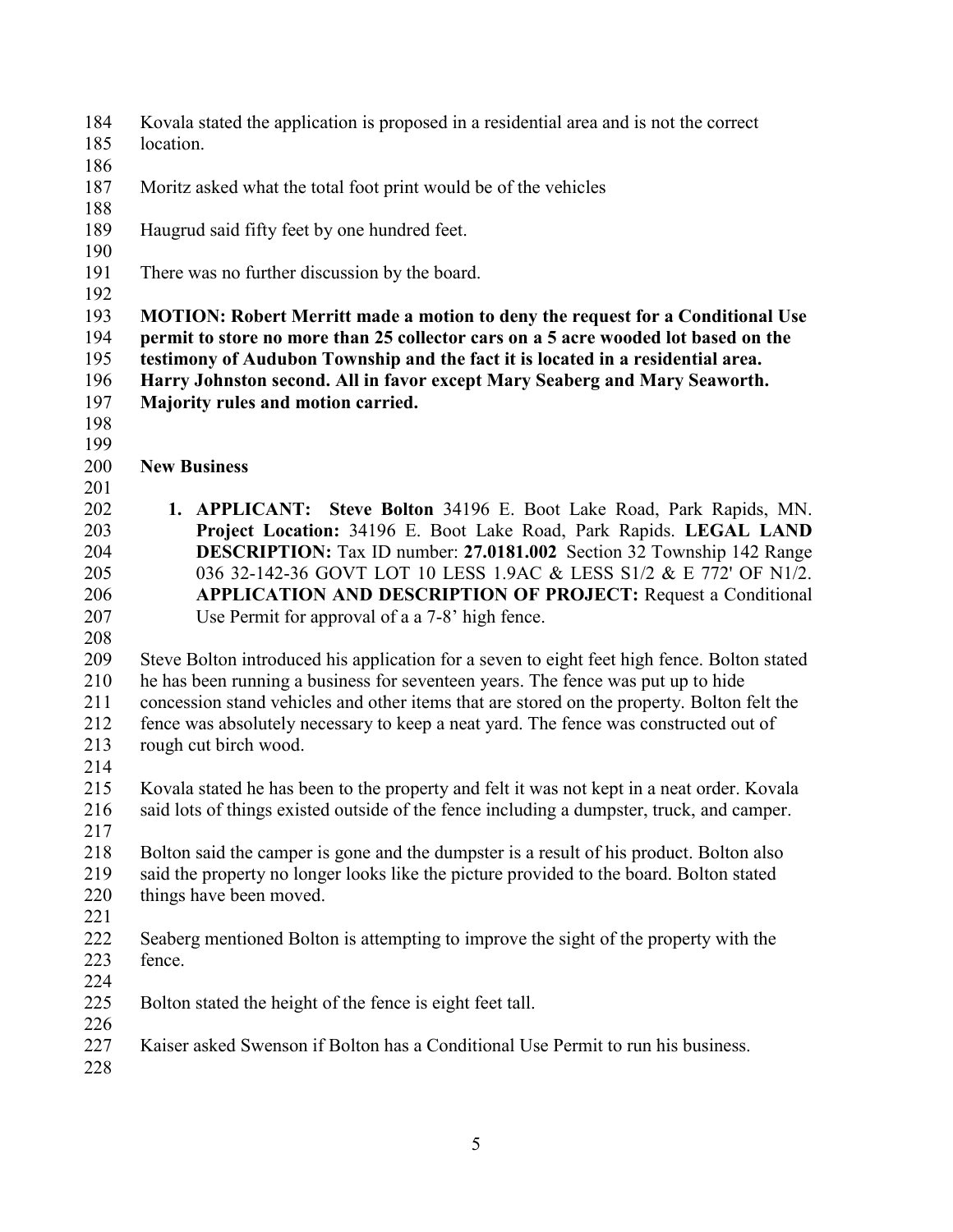- Swenson explained the business is operated off of the property and does not require a Conditional Use Permit.
- 
- Lien stated he found no problem with the fence and suggested to Bolton that he keep all things inside the fence.
- 
- Knutson stated the Conditional Use Permit could have stipulations to keep all things inside the fence.
- Kovala stated the fence should be constructed north and south to ensure everything is kept behind the fence.
- 
- Bolton said the fence can't be constructed as Kovala suggested because he will not be able to pull in and out of the area with a truck and trailer.
- 
- There was no further discussion by the board.

 **MOTION: John Lien made a motion to approve the request for a Conditional Use permit for approval of a a 7-8' high fence due to the fact it meets Chapter eight, section eleven of the Becker County Zoning Ordinance. Lien's motion had a stipulation that all things are to be kept inside the fence. Mary Seaworth second. All in favor except Jim Kaiser and Jim Kovala. Majority rules and the motion carried.** 

- 
- **2. APPLICANT: Cormorant Inn** 10510 Co. Hwy. 5, Pelican Rapids, MN. **Project Location:** 10510 Co. Hwy. 5, Pelican Rapids, MN. **LEGAL LAND DESCRIPTION:** Tax ID number: **06.0498.001** Section 36 Township 138 Range 043 PT SW1/4 OF NW1/4: BEG SELY COR LAKE AREA EST PLAT TH NWLY 366.73', CONT NWLY 111.75' AL PLAT, TH NW 86.97', TH S 930' TO S LN SW1/4 NW1/4, TH ELY 550' TO WLY R-O-W LN CSAH #5, TH N 850' TO POB. **APPLICATION AND DESCRIPTION OF PROJECT:** Request a Conditional Use Permit for approval of allowing 16 overnight RV sites.
- 

 Kevin Karel, owner of the Cormorant Inn introduced his application for sixteen overnight RV sites. Karel explained the Cormorant Inn and Choppers Garage also located on the property hold events that result in customers requesting overnight camping. Karel has also allowed construction workers from nearby projects to camp on the property. Karel referenced the letter of support written by Cormorant Township and the Rudie family. Karel acknowledged the neighbors to the north of his property and their concerns. Karel said he will not be using the easement they are concerned about for camper traffic. Karel stated ribbons have been put up to prevent traffic from using that route and stipulations could be added to the Conditional Use Permit to prevent any further traffic. Karel highlighted his property is zoned commercial and the use of the property will bring money to the Cormorant Village. Karel also said his property consists of 11 acres that is surrounded by trees and he is unable to see his neighbors. 

Kaiser questioned how Karel gained the easement.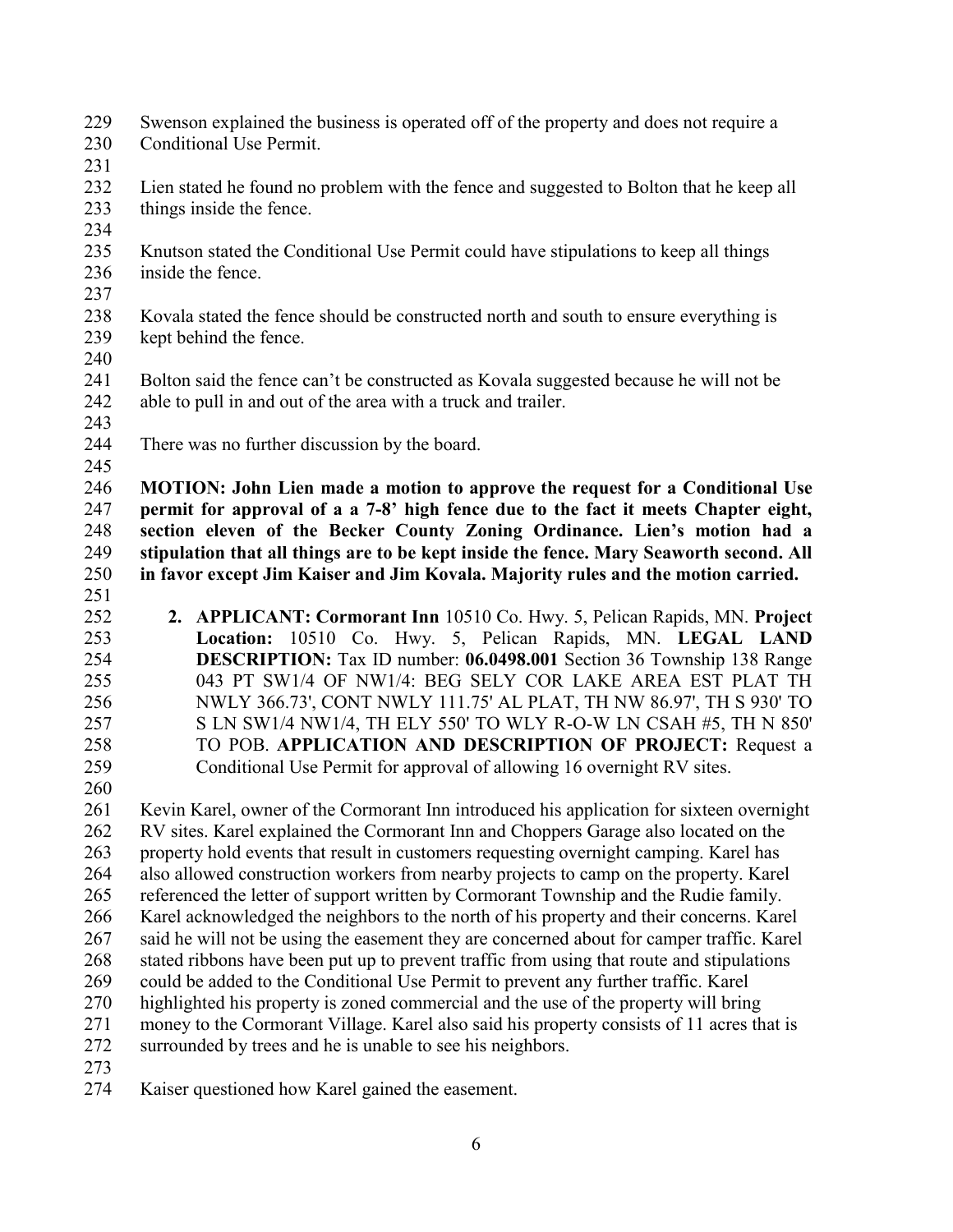| 275        |                                                                                                    |
|------------|----------------------------------------------------------------------------------------------------|
| 276        | Karel stated he purchased the property with the easement.                                          |
| 277        |                                                                                                    |
| 278        | Kaiser asked if the twin homes existed before the Cormorant Inn.                                   |
| 279        |                                                                                                    |
| 280        | Karel stated yes.                                                                                  |
| 281        |                                                                                                    |
| 282        | Lien asked what existing utilities are used on the property.                                       |
| 283        |                                                                                                    |
| 284        | Karel said he has five RV electrical hook ups, the campers use a garden hose to fill water         |
| 285        | holding tanks, and he provides a portable sewage holding tank.                                     |
| 286        |                                                                                                    |
| 287        | Knutson asked if the property is currently non-compliant.                                          |
| 288        |                                                                                                    |
| 289        | Karel said the only violation on the property is the non-permitted RV's.                           |
| 290        |                                                                                                    |
| 291        | Knutson asked if Karel was willing to give up his easement.                                        |
| 292        |                                                                                                    |
| 293        | Karel stated yes.                                                                                  |
| 294        |                                                                                                    |
| 295        | Knutson question if the Minnesota Department of Health would be involved in the                    |
| 296        | process.                                                                                           |
| 297        |                                                                                                    |
| 298        | Swenson stated yes.                                                                                |
| 299        |                                                                                                    |
| 300        | Moritz asked when guests would arrive and leave.                                                   |
| 301<br>302 | Karel said the time would vary between guests. Construction workers arrived the 1 <sup>st</sup> of |
| 303        | May and will be there until freeze up. Karel said some guest are strictly overnight                |
| 304        | campers and some are extended stays. Karel stated most guest come after 3:00 PM and                |
| 305        | leave by 12:00 PM on the following day. The Construction workers normally leave by                 |
| 306        | 7:00 AM and return after dark.                                                                     |
| 307        |                                                                                                    |
| 308        | Moritz asked if the campers would be stationary.                                                   |
| 309        |                                                                                                    |
| 310        | Karel stated yes.                                                                                  |
| 311        |                                                                                                    |
| 312        | Merritt asked if the density requirement have been met.                                            |
| 313        |                                                                                                    |
| 314        | Swenson said Karel would have to meet non shoreland density requirements however the               |
| 315        | calculations have not been made.                                                                   |
| 316        |                                                                                                    |
| 317        | Seaberg asked if overnight parking was any different then camping.                                 |
| 318        |                                                                                                    |
| 319        | Swenson said no.                                                                                   |
| 320        |                                                                                                    |
|            |                                                                                                    |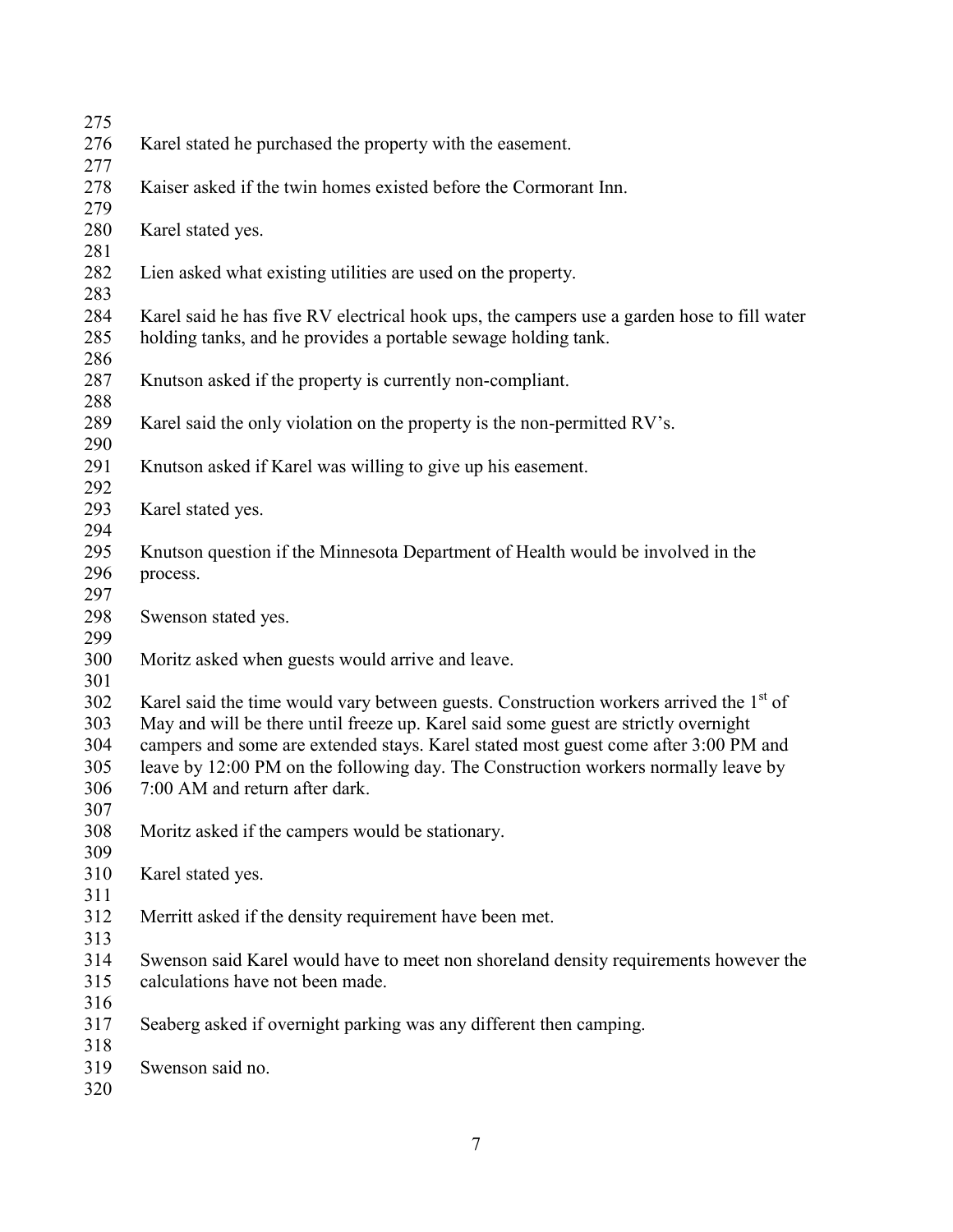| 321<br>322<br>323        | Kaiser mentioned the hardship of monitoring vehicles staying overnight in the parking<br>lot.                                                                                                                                                                |
|--------------------------|--------------------------------------------------------------------------------------------------------------------------------------------------------------------------------------------------------------------------------------------------------------|
| 324<br>325               | Ilene Iverson-Olson read a letter against the application written by herself.                                                                                                                                                                                |
| 326<br>327<br>328        | Karen Montgomery also highlighted areas of a letter written by herself and stated her and<br>Iverson-Olson own the twin home to the north of the Cormorant Inn.                                                                                              |
| 329<br>330               | Johnston asked when the twin home was built.                                                                                                                                                                                                                 |
| 331<br>332               | Montgomery said 1998.                                                                                                                                                                                                                                        |
| 333<br>334               | Swenson acknowledged the other letters provided to the board.                                                                                                                                                                                                |
| 335<br>336               | Johnston asked if Village Lane is a platted road.                                                                                                                                                                                                            |
| 337<br>338               | Swenson said yes.                                                                                                                                                                                                                                            |
| 339<br>340               | Knutson asked what the required square footage of a camper footprint is.                                                                                                                                                                                     |
| 341<br>342               | Swenson said 400 square feet.                                                                                                                                                                                                                                |
| 343<br>344               | Kaiser asked if there was a previous camper proposal made on behalf of the property.                                                                                                                                                                         |
| 345<br>346               | Swenson said no.                                                                                                                                                                                                                                             |
| 347<br>348<br>349<br>350 | Johnston said Village Lane is public road and traffic cannot be stopped. From his<br>personal research from prior Planning Commission minutes, Johnston found that Karel<br>was to plant a screen of trees on his north property line, which Karel has done. |
| 351<br>352<br>353        | Knutson said he will not support the application until the property is brought into<br>compliance.                                                                                                                                                           |
| 354<br>355               | Merritt agreed with Knutson.                                                                                                                                                                                                                                 |
| 356<br>357               | Knutson asked if Karel has a storm water management plan.                                                                                                                                                                                                    |
| 358<br>359               | Swenson explained the plan would be through the MPCA.                                                                                                                                                                                                        |
| 360<br>361               | Seaberg asked if the application was after the fact.                                                                                                                                                                                                         |
| 362<br>363               | Swenson stated yes.                                                                                                                                                                                                                                          |
| 364<br>365               | Lien felt the application should be proposed when the property is in compliance.                                                                                                                                                                             |
| 366                      | Kaiser said after the fact permits exist for this reason.                                                                                                                                                                                                    |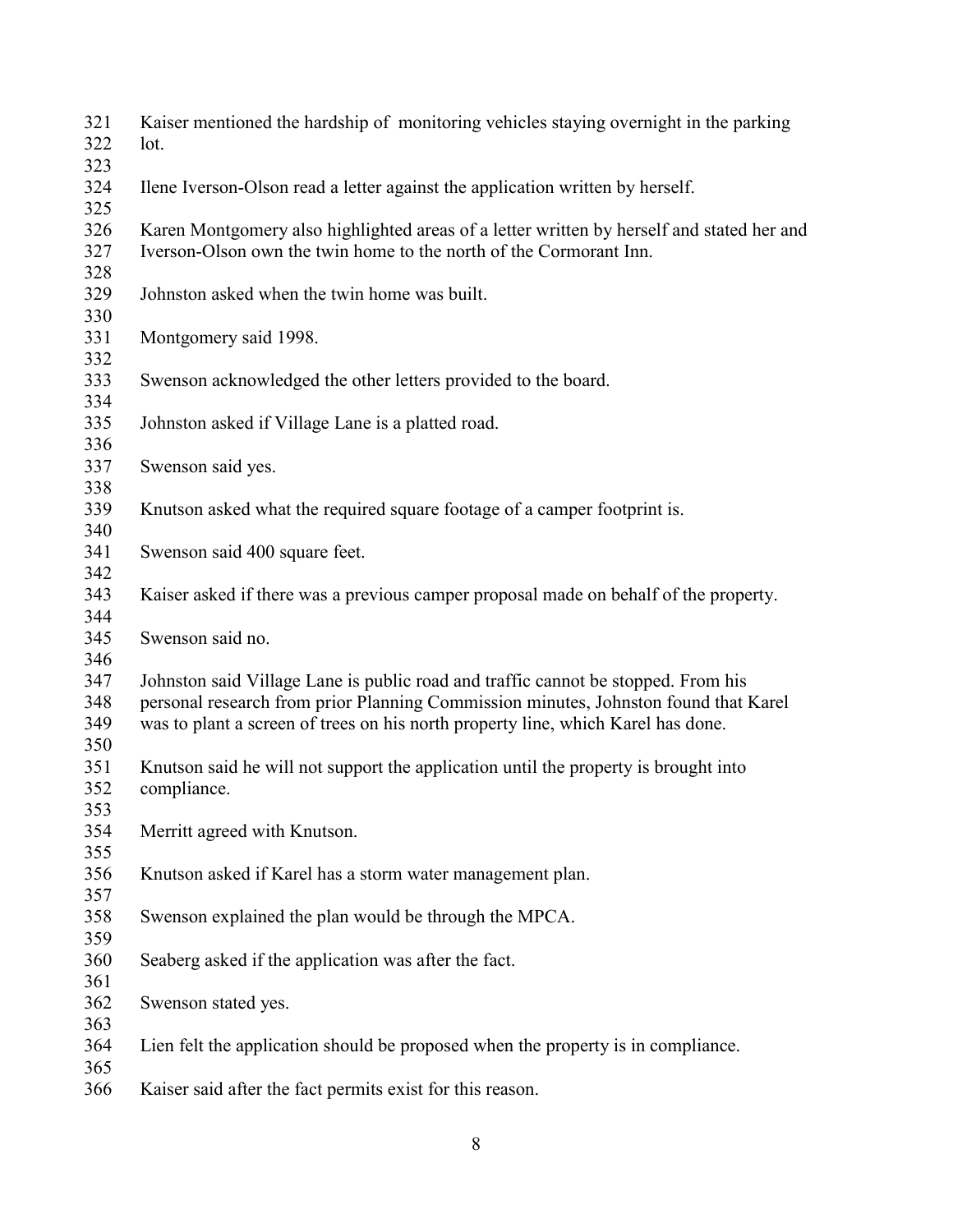Karel confirmed he was unaware he needed a Conditional Use Permit. Knutson said normally the necessary permits and plans are submitted with the application. Seaberg questioned if Karel should table the application. Kaiser explained the option of tabling the application and told Karel to return with the correct information needed. Knutson said the property needs to be brought into compliance and told Karel to remove the campers. There was no further discussion by the board. **At this time the applicant Kevin Karel chose to table his request. 3. APPLICANT: Doyle and Lori Thompson** 22181 Co. Hwy. 21, Detroit Lakes, MN. **Project Location:**  22181 Co. Hwy. 21, Detroit Lakes, MN. **LEGAL LAND DESCRIPTION:** Tax ID number: **24.0286.002** Section 35 Township 140 Range 041 S1/2 OF SW1/4 LESS 10.40 AC IN SW1/4 SW1/4 **APPLICATION AND DESCRIPTION OF PROJECT:** Request a Conditional Use Permit for approval of converting existing turkey production facility to a boat, pontoon, camper and other recreational vehicle storage over the next 1-5 years. Doyle Thompson introduced his application. Thompson stated his intentions are to start

 the storage operation on November  $1<sup>st</sup>$ , 2017 and use the next one to five years to establish his business. Thompson said as of now one barn will be used for the storage 397 business and one barn will remain full of turkeys. Thompson said the application sits on<br>398 two hundred and thirty acres, any outside storage will be placed between the buildings two hundred and thirty acres, any outside storage will be placed between the buildings and the building will be used as a natural fence to keep the campers out of sight.

Merritt asked if the business was ran through J&K.

403 Thompson stated no, he has the building space and sees a need for camper and boat storage in the area. Thompson also said he will be putting a new sign over his existing storage in the area. Thompson also said he will be putting a new sign over his existing sign.

 Knutson expressed concern for the outside storage. 

Thompson stated the campers will only be parked between the barns.

- Lien acknowledged the site was a good location for the application.
-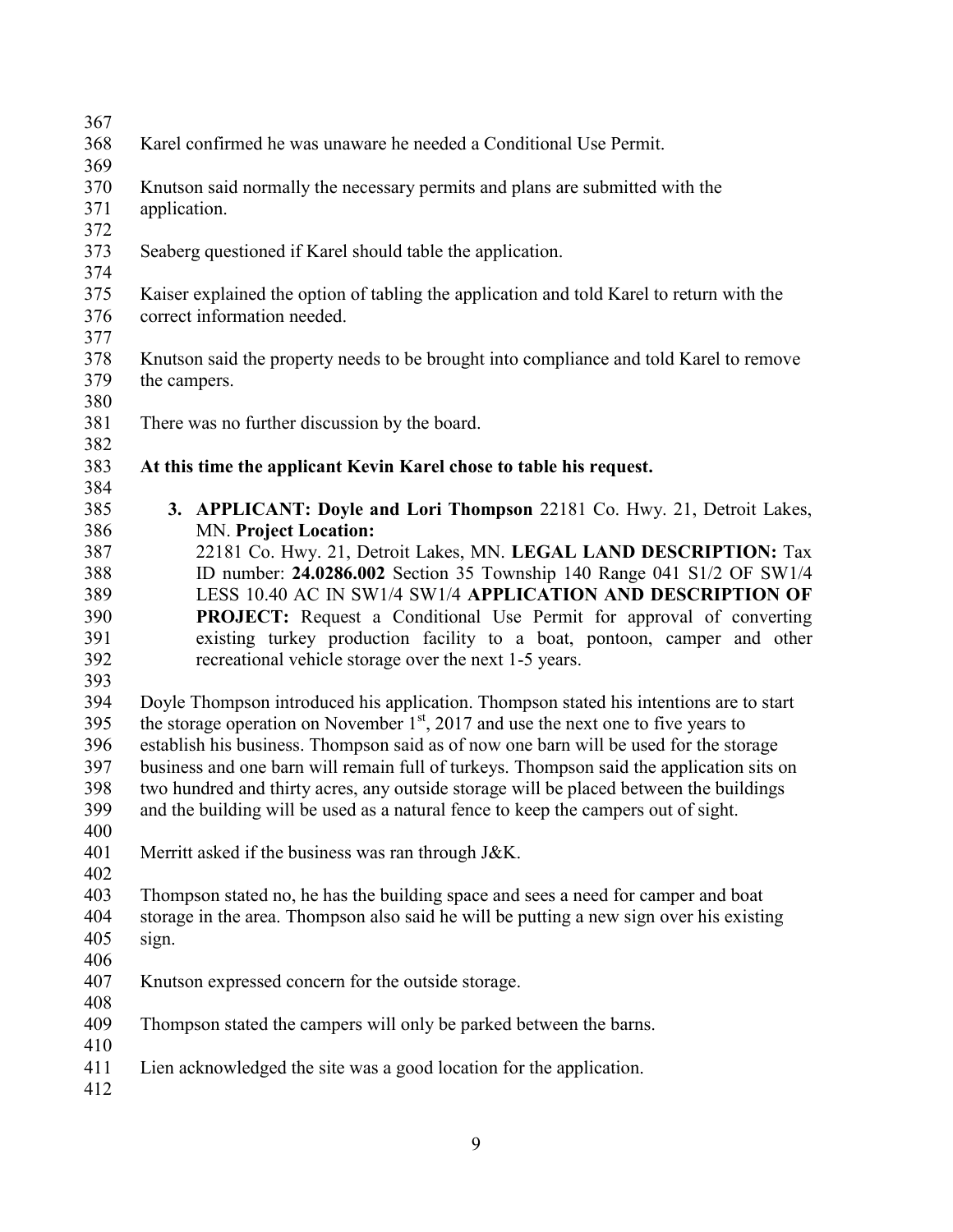- Seaberg questioned past stipulations on outside storage.
- 
- Lien confirmed past stipulations with similar applications but found no issue with
- Thompson's proposal.
- 
- Thorkildson asked if the buildings will have gravel or concrete floors.
- Thompson said the floors are made of gravel and will remain that way.
- There was no futher discussion by the board.
- 

 **MOTION: Mary Seaberg made a motion to approve the request for a Conditional Use permit for approval of converting an existing turkey production facility to a boat, pontoon, camper and other recreational vehicle storage over the next 1-5 years due to the fact it meets Chapter eight, section eleven of the Becker County Zoning Ordinance. John Lien second. Jim Kaiser Abstained. All others in favor. Motion carried** 

- 
- 

 **4. APPLICANT: Rodger Allen Joseph Klemm Rev. Living Trust** 33551 State Hwy. 34, Detroit Lakes, MN. **Project Location:** 12542 Rew Lane, Frazee, MN. **LEGAL LAND DESCRIPTION:** Tax ID number: **03.0193.004** Section 20 Township 138 Range 040 PT SE1/4 NW1/4 & PT GOVT LOT 4 BEG CTR SEC 20 TH W 167.45' TO TRK HWY #10, NWLY 1055.63', NE 508.09' TO BNSF RR, SE AL RR 640.32' TO W LN GOVT LOT 4, N 60', SE 165.50', SWLY 231.06', SLY 277.39', SWLY 164.06', TH W .04' TO POB AKA TRACT A REF: PT 03.0195.000 IN 2008 AKA 1.04 AC **APPLICATION AND DESCRIPTION OF PROJECT:** Request a Conditional Use Permit for a gravel mining operation.

 Rodger Klemm introduced his application requesting a Conditional Use Permit for a mining operation, Kasey Klemm was also present. Rodger Klemm stated he has been in business many years in Becker County and was unaware he needed a Conditional Use Permit for his operation. Rodger Klemm said what Becker County Planning and Zoning calls a mining operation on his property is a holding area the previous land owner was advised to make. Rodger Klemm stated the the mine has not been dug any deeper and some material was used for his building site.

- 
- Knutson asked if Becker County considers the operation a mine.
- 

Swenson answered yes.

- Rodger Klemm stated some material was sold and some used for his building site.
- Kaiser mentioned the letter of concern received from Tom and Laverne Moltzan.
- 
- Knutson explained the Moltzan's concern for weekend operation.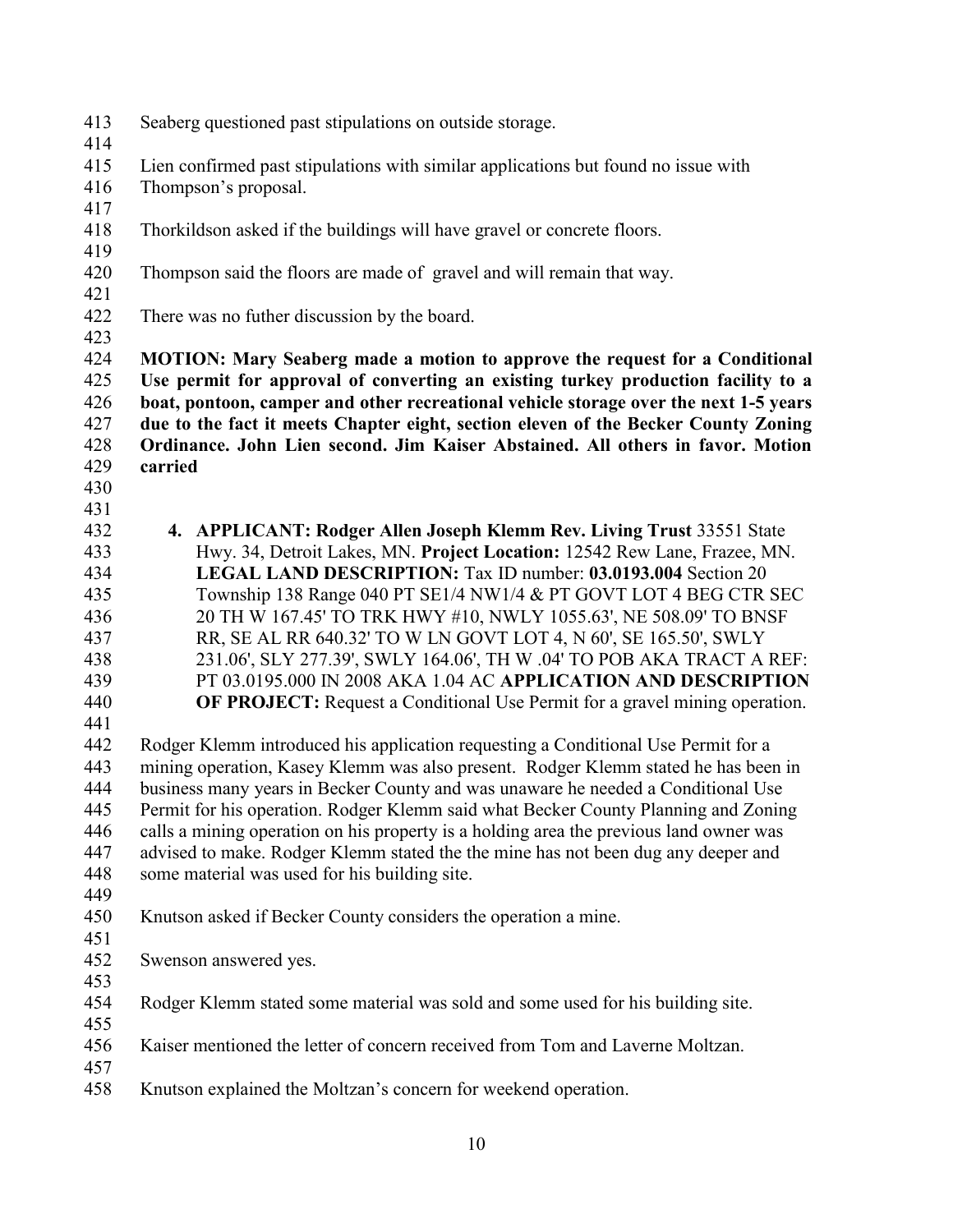| 459 |                                                                                              |
|-----|----------------------------------------------------------------------------------------------|
| 460 | Kasey Klemm stated he is involved in the operation and has been hauling in black dirt to     |
| 461 | the site. Kasey Klemm acknowledged the concerns of weekend operation.                        |
| 462 |                                                                                              |
| 463 | Knutson mentioned hours of operation could be stipulated in the Conditional Use Permit.      |
| 464 |                                                                                              |
| 465 | Kasey Klemm stated hours of weekend operation are normally 7:30 AM to 6:00 PM.               |
| 466 | Kasey Klemm also reiterated the low area is from the previous owner and some piles of        |
| 467 | material were also from the previous owner. Kasey Klemm said two to three times a            |
| 468 | month he mows the weeds in the area of the operation.                                        |
| 469 |                                                                                              |
| 470 | Bruflodt asked if the Klemm's had a timeline on when the operation would end.                |
| 471 |                                                                                              |
| 472 | Rodger Klemm stated he was unsure but mentioned the County will be purchasing                |
| 473 | thousands of yards from the operation.                                                       |
| 474 |                                                                                              |
| 475 | Bruflodt stated if it's not a mining operation there needs to be an end date.                |
| 476 |                                                                                              |
| 477 | Rodger could not provide an end date.                                                        |
| 478 |                                                                                              |
| 479 | Don Moltzan spoke on behalf of his father and listed his father's concerns for weekend       |
| 480 | work, noise, dust, the effects on surrounding water wells and traffic.                       |
| 481 |                                                                                              |
| 482 | Knutson asked if it was a township road.                                                     |
| 483 |                                                                                              |
| 484 | Rodger stated the previous owner bought the road.                                            |
| 485 |                                                                                              |
| 486 | Laverne Moltzan is a neighbor to the property in discussion. She stated for the last two     |
| 487 | years trucks have been in and out on the weekends. Laverne stated there is an aquifer in     |
| 488 | the area of the mining operation that could be affected by the operation. Laverne asked if   |
| 489 | they could prevent some of the noise and dust. Laverne stated she has a traffic concern      |
| 490 | with the trucks creating dust near busy Highway Ten and does not believe it is the correct   |
| 491 | location for the application. Laverne said she was there prior to the Klemm's however her    |
| 492 | husband is in favor of the black dirt being hauled but not in favor of further digging.      |
| 493 |                                                                                              |
| 494 | Kasey Klemm said a lot of the trucks are coming and going from other jobs that does not      |
| 495 | pertain to the mining operation. Kasey stated their future plan is to fill in the lower area |
| 496 | with black dirt and plant grass. Klemm also said they could possibly water the road or       |
| 497 | spray it with calcium chloride to control the dust.                                          |
| 498 |                                                                                              |
| 499 | Seaberg asked if the application is after the fact.                                          |
| 500 |                                                                                              |
| 501 | Swenson said yes it is considered a mining operation.                                        |
| 502 |                                                                                              |
| 503 | Knutson asked for confirmation on the road.                                                  |
| 504 |                                                                                              |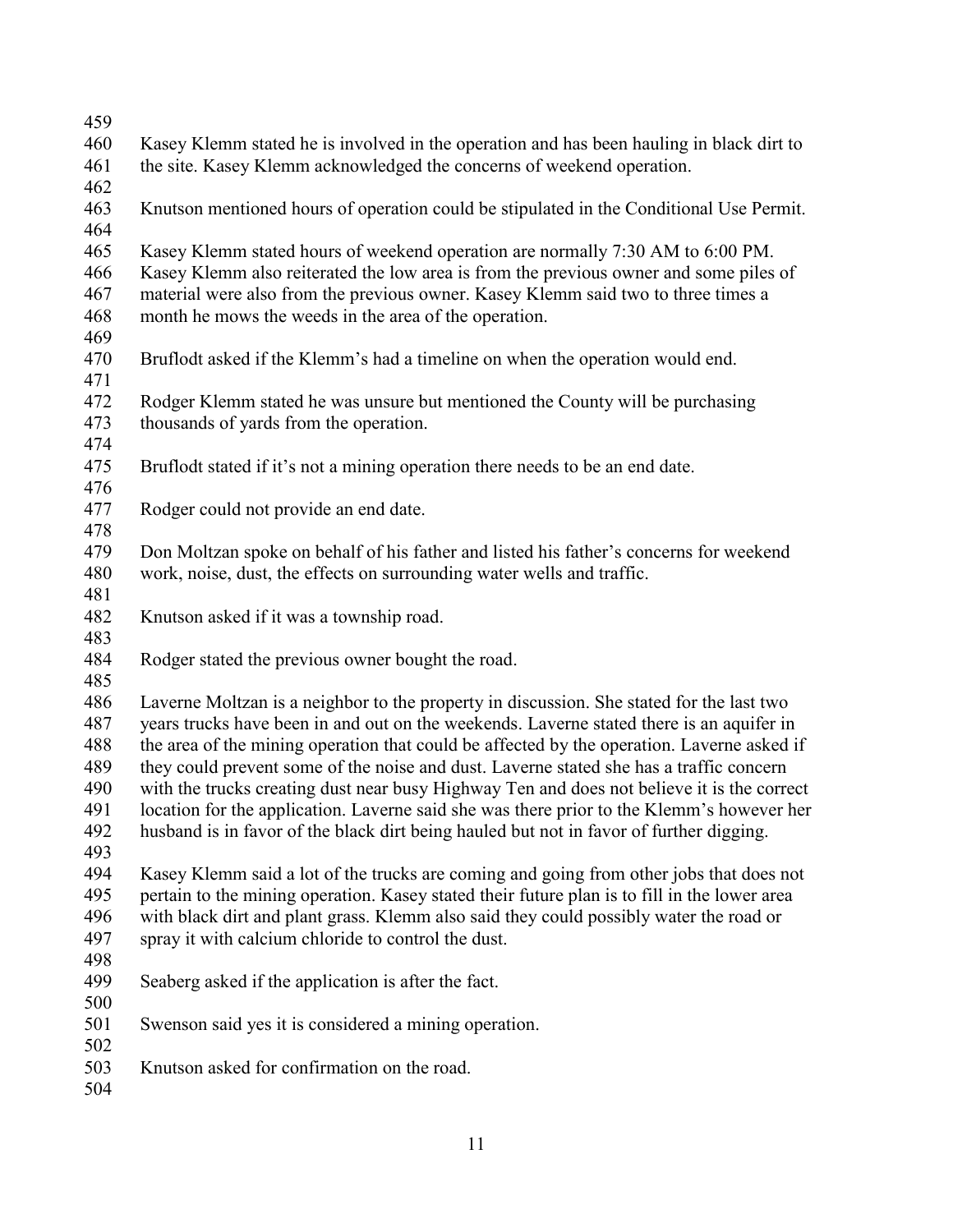| 505<br>506 | Kasey Klemm said the road splits right away, one direction goes to the Klemm's property<br>and the other direction to the Moltzan's. |
|------------|--------------------------------------------------------------------------------------------------------------------------------------|
| 507        |                                                                                                                                      |
| 508        | Lien asked the Klemm's what hours of operation they would be comfortable with.                                                       |
| 509        |                                                                                                                                      |
| 510        | Kasey and Rodger Klemm both explained all trucks have back up alarms due to                                                          |
| 511        | regulations and highway requirements. Kasey requested to only haul material on the                                                   |
| 512<br>513 | weekends and not mine any material.                                                                                                  |
| 514        | Bruflodt noted the backup alarms could not be stipulated in the Conditional Use Permit                                               |
| 515        | but asked the Klemm's how often they would be loading dirt.                                                                          |
| 516        |                                                                                                                                      |
| 517        | Kasey stated some weekends and from approximately 7:30 AM to 5:00 PM.                                                                |
| 518        |                                                                                                                                      |
| 519        | Merritt questioned the depth the mine would be allowed to operate at.                                                                |
| 520        |                                                                                                                                      |
| 521        | Lien stated they will not be digging any deeper.                                                                                     |
| 522        |                                                                                                                                      |
| 523        | There was no futher discussion by the board.                                                                                         |
| 524        |                                                                                                                                      |
| 525        | MOTION: John Lien made a motion to aprove the request for a Conditional Use                                                          |
| 526        | permit for a gravel mining operation due to the fact it meets Chapter eight, section                                                 |
| 527        | eleven of the Becker County Zoning Ordinance. Lien's motion had a stipulation that                                                   |
| 528        | calcium chloride be placed on the road during dusty times. Mary Seaberg second.                                                      |
| 529        | All in favor except Robert Merritt. Majority rules and motion carried.                                                               |
| 530        |                                                                                                                                      |
| 531        | 5. APPLICANT: Rodger Allen Joseph Klemm Rev. Living Trust 33551 state                                                                |
| 532        | Hwy. 34, Detroit Lakes, MN. Project Location: 31538 Co. Hwy. 10, Frazee,                                                             |
| 533        | MN. LEGAL LAND DESCRIPTION: Tax ID number: 03.0275.000 Section 28                                                                    |
| 534        | Township 138 Range 040 21.98 AC OF GOVT LOTS 2 & 3 & SE1/4 OF NW1/4                                                                  |
| 535        | LESS RWY & 5 AC APPLICATION AND DESCRIPTION OF PROJECT:                                                                              |
| 536        | Request a Conditional Use Permit for a gravel mining operation.                                                                      |
| 537        |                                                                                                                                      |
| 538        | Rodger Klemm introduced his application and explained the pit was previously being                                                   |
| 539        | used for gravel mining. Klemm also said he is moving material for a possible future                                                  |
| 540        | building site but acknowledged it should have been re-established as a mining operation                                              |
| 541        | before being used.                                                                                                                   |
| 542        |                                                                                                                                      |
| 543        | Knutson stated if material is being sold from the property it needs a Condtional Use                                                 |
| 544        | Permit.                                                                                                                              |
| 545        |                                                                                                                                      |
| 546        | Kovala questioned how many yards of material will be mined and what the depth of the                                                 |
| 547        | mine will be.                                                                                                                        |
| 548        |                                                                                                                                      |
| 549<br>550 | Rodger Klemm stated the current depth will be maintained and approximately three to<br>four thousand yards will be removed.          |
|            |                                                                                                                                      |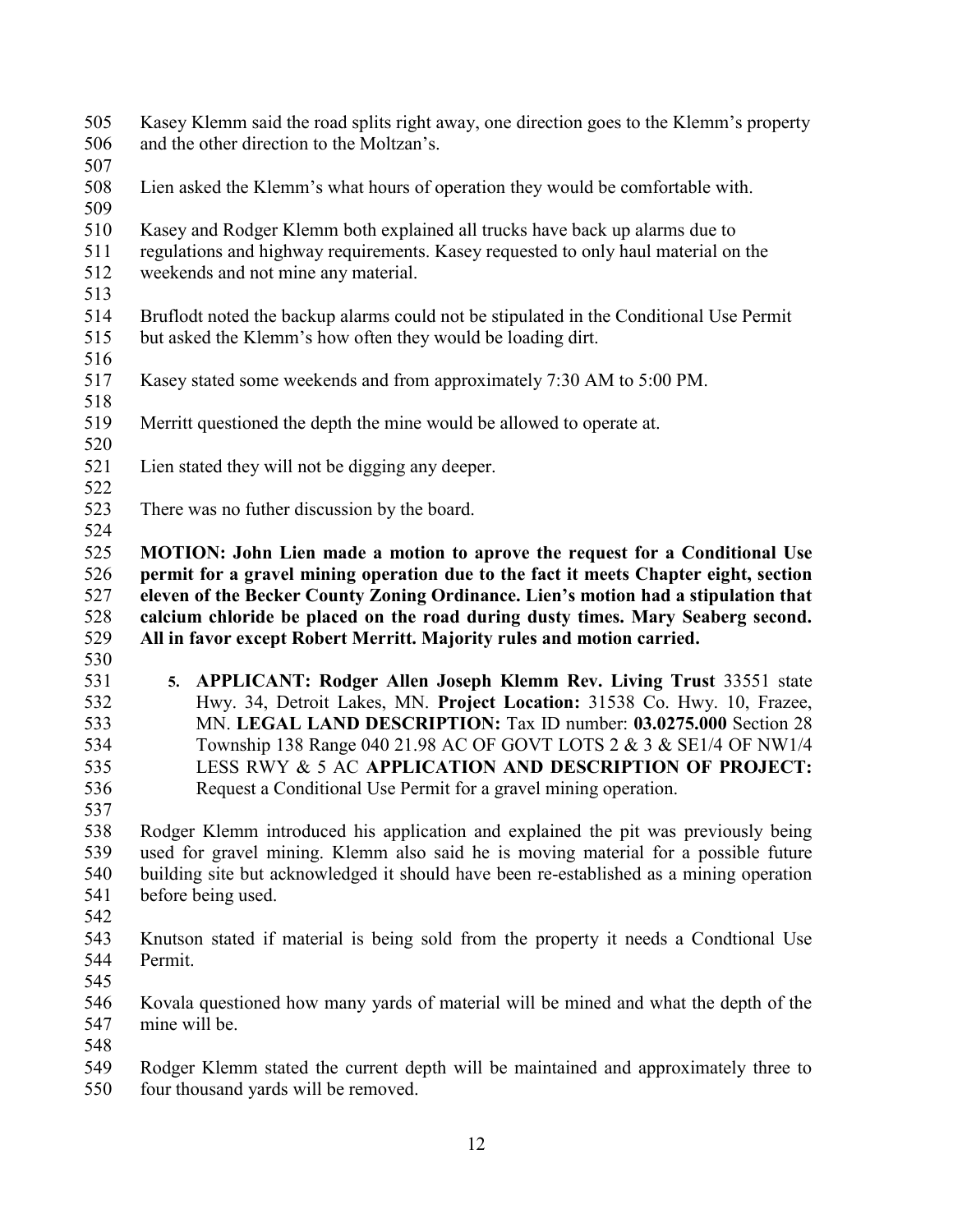- 
- Kasey Klemm explained the berm he created boarding Valley View Road Right Of Way
- to prevent motorist from driving into the mine and suggested a fence could be put up.
- 
- Knutson stated the township is debating constructing a guard rail along the ROW of Valley View Road.
- Swenson confirmed.
- 
- Knutson asked if any excavation will continue towards the ROW.
- 
- Kasey Klemm stated no further towards the ROW, but parrellel with the ROW.
- Wally Fatland voiced concerns for the elevations and drop in the mine. Fatland asked how far the mine would operate from the ROW and questioned if erosion would become an issue.
- 
- Rodger and Kasey Klemm stated the mine will operate approximately seventy to ninety feet from the berm they created which was also created to prevent erosion. Rodger also stated heavy material could be placed in certain areas to prevent erosion.
- Fatland asked if Becker County Planning and Zoning will monitor the road, and mentioned how long the mine has been operating without a permit.
- 
- Bruflodt confirmed, Becker County Planning and Zoning will monitor the road.
- Rodger confirmed the mine has been in operation three to four years.
- 

 Kasey stated the property is being mowed and silt fences could be utilized. Kasey also acknowledged the neighbors concerns and is willing to accommodate their concerns. Kasey said a slope of three to one could be created.

- Lien questioned if the slope would create more water runoff.
- Kasey confirmed it would and the elevation drop off would move closer to Valley View Road if the slope was created.
- 

- Bruflodt stated the berm exists to prevent erosion.
- Bruflodt asked for confirmation that the mine will move no closer to Valley View Road.
- Kasey confirmed it will operate no closer.
- Lien asked if the mine will operate as strictly pit run.
- 

Kasey said yes, strictly pit run.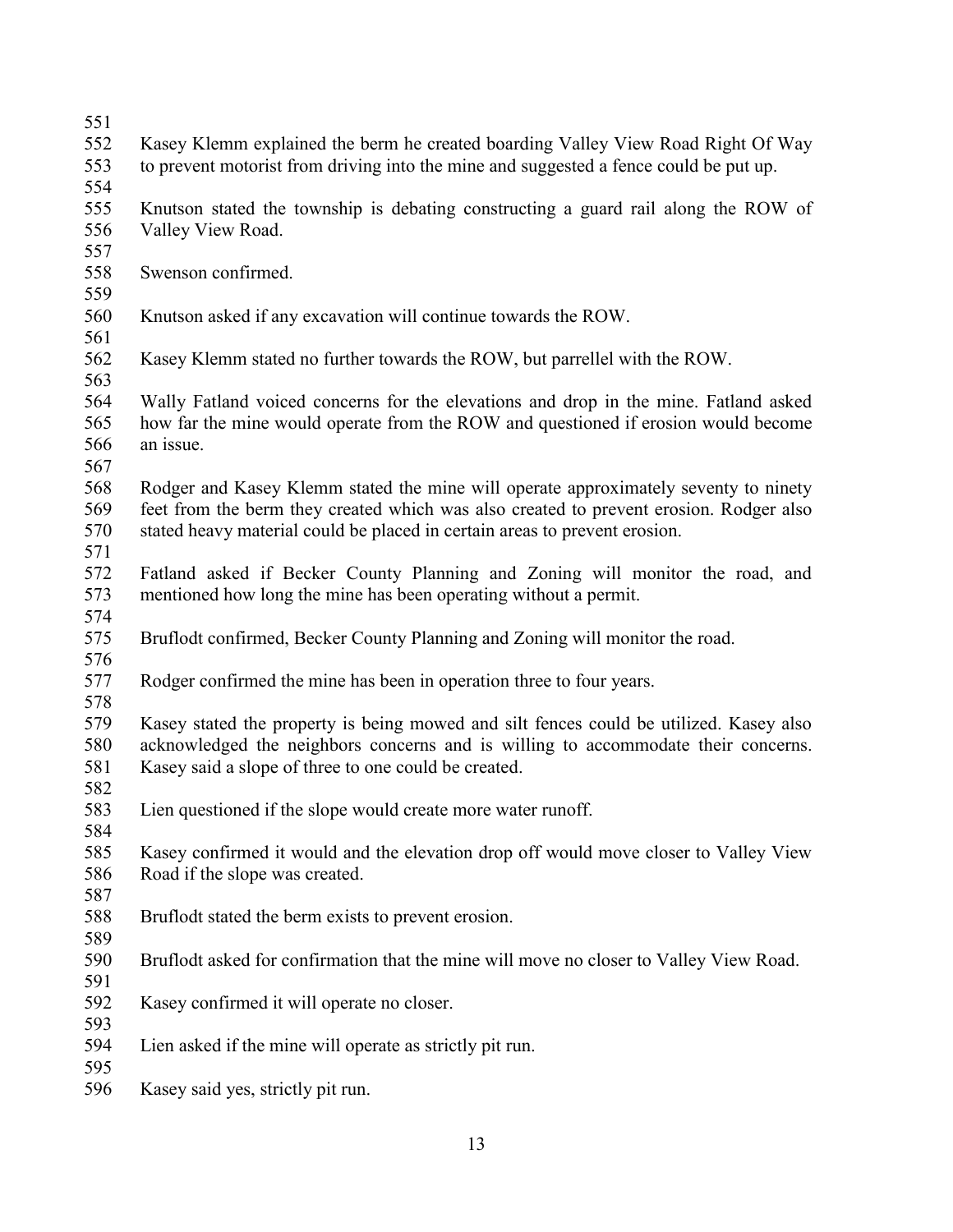There was no further discussion by the board.

 **MOTION: John Lien made a motion to approve the request for a Conditional Use permit for a gravel mining operation due to the fact the request meets Chapter eight, section eleven of the Becker County Zoning Ordinance. Liens motion had stipulations that the use of the permit be strictly for strip mining with no gravel screening or crushing. Mary Seaberg second. All in favor. Motion carried.** 

- 
- **6. APPLICANT: K&A Enterprises** 521 Washington Ave., Detroit Lakes, MN. **Project Location:** 12144 CO. HWY. 4, Lake Park, MN. **LEGAL LAND DESCRIPTION:** Tax ID number: **06.0248.006** Section 17 Township138 Range 043 17-138-043 PT SW1/4 SW1/4 & PT GOVT LOT 4: COMM SW COR SEC 17 TH E 1194.58' AL S LN TO POB; NELY 1065.15', SELY 538.51', NE 412.49' TO N LN GOVT LOT 4, W 745.86' TO NE COR SW1/4 SW1/4, SW 279.08', NW 343.02', W 742.14', S 664.40', E 655.02', S 655.02', E 539.56' TO POB **APPLICATION AND DESCRIPTION OF PROJECT:** Request approval of a final plat for a common interest community with 15 lots.
- K&A Enterprises was not present for the public hearing.
- 

- Nobody spoke in favor or against the application.
- **MOTION: Mary Seaberg made a motion to approve the request for approval of a final plat for a common interest community with 15 lots due to the fact the request meets Chapter eight, section nine of the Becker County Zoning Ordinance. Jim Kaiser second. All in favor. Motion carried.**
- 
- 
- **7. APPLICANT: Wetli Properties, LLC** 16998 Seclusion Pt. Road, Audubon, MN. **Project Location:** 10909 Townline Road, Audubon, MN. **LEGAL LAND DESCRIPTION:** Tax ID number: **17.0369.000** Section 31 Township 138 Range 042 LOTS 1 AND 2. **APPLICATION AND DESCRIPTION OF PROJECT:**  Request approval of a final plat consisting of 21 lots
- Welti Properties, LLC was not present for the public hearing.
- 
- Nobody spoke in favor or against the application.
- 

- **MOTION: Mary Seaberg made a motion to approve the request for approval of a**
- **final plat consisting of 21 lots due to the fact the request meets Chapter eight,**
- **section five of the Becker County Zoning Ordinance. Jeff Moritz second. Jim Kaiser**
- **abstained. All others in favor. Motion carried.**
-